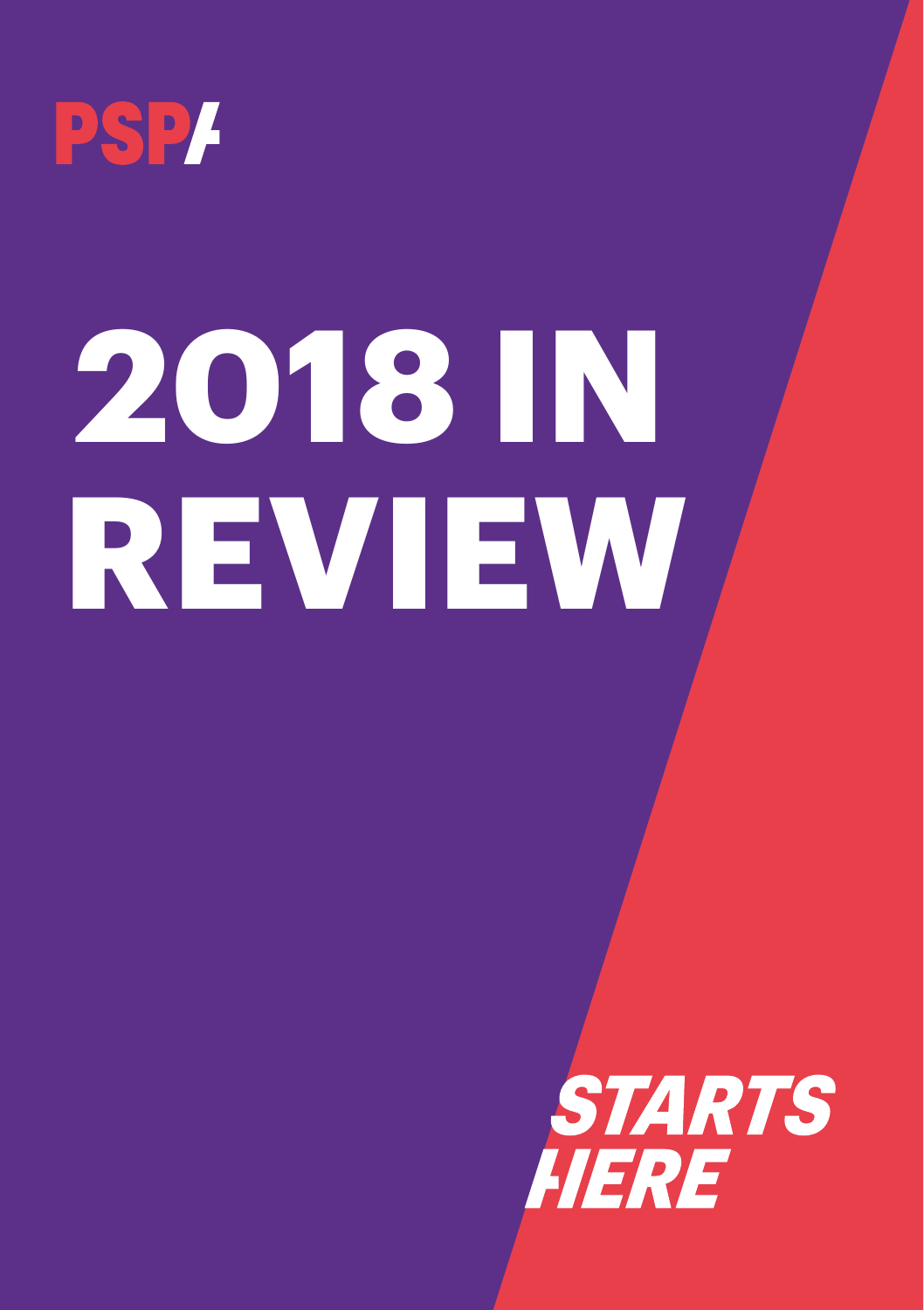## **IT'S BEEN A**

#### **JANUARY**

**MAY**

PSPA and the office of the Scottish Chief Scientist jointly funded research study begins recruiting people with PSP & CBD from across Scotland

Raffle raises over **£20,000**

**RAFFLE TICKET** 

## **FEBRUARY** Team planning away-day **STAR**

#### **JUNE**

Work starts on the world's first Professionals' Guide to CBD



#### **SEPTEMBER**

Launch of new brand and website



**OCTOBER** PSP & CBD International Symposium with world leading neurologists and researchers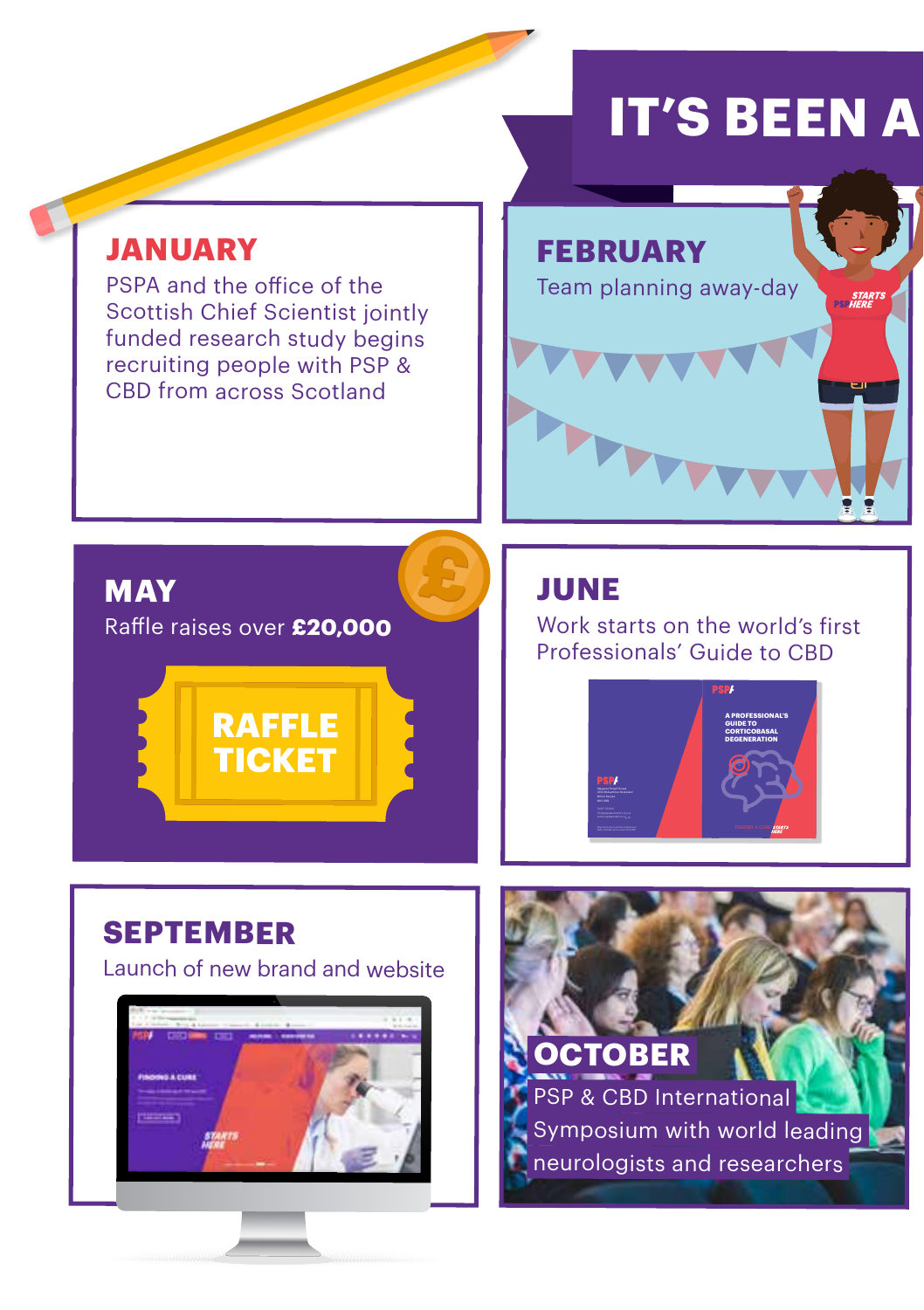## **BUSY YEAR**





Research appeal raises **£69,000**

RESEARCH

**NOVEMBER**

for PROSPECT 2

#### **APRIL #TeamPSPA** raises **£157,000** by completing the London Marathon 1322

#### **AUGUST**

**85%** of readers surveyed said our annual review made them feel proud to be part of PSPA's community

PSP/ THE **JOURNEY** OF A **POUND** 

#### **DECEMBER**

Hummingbirds literally fly out of PSPA office and onto Christmas trees throughout the world!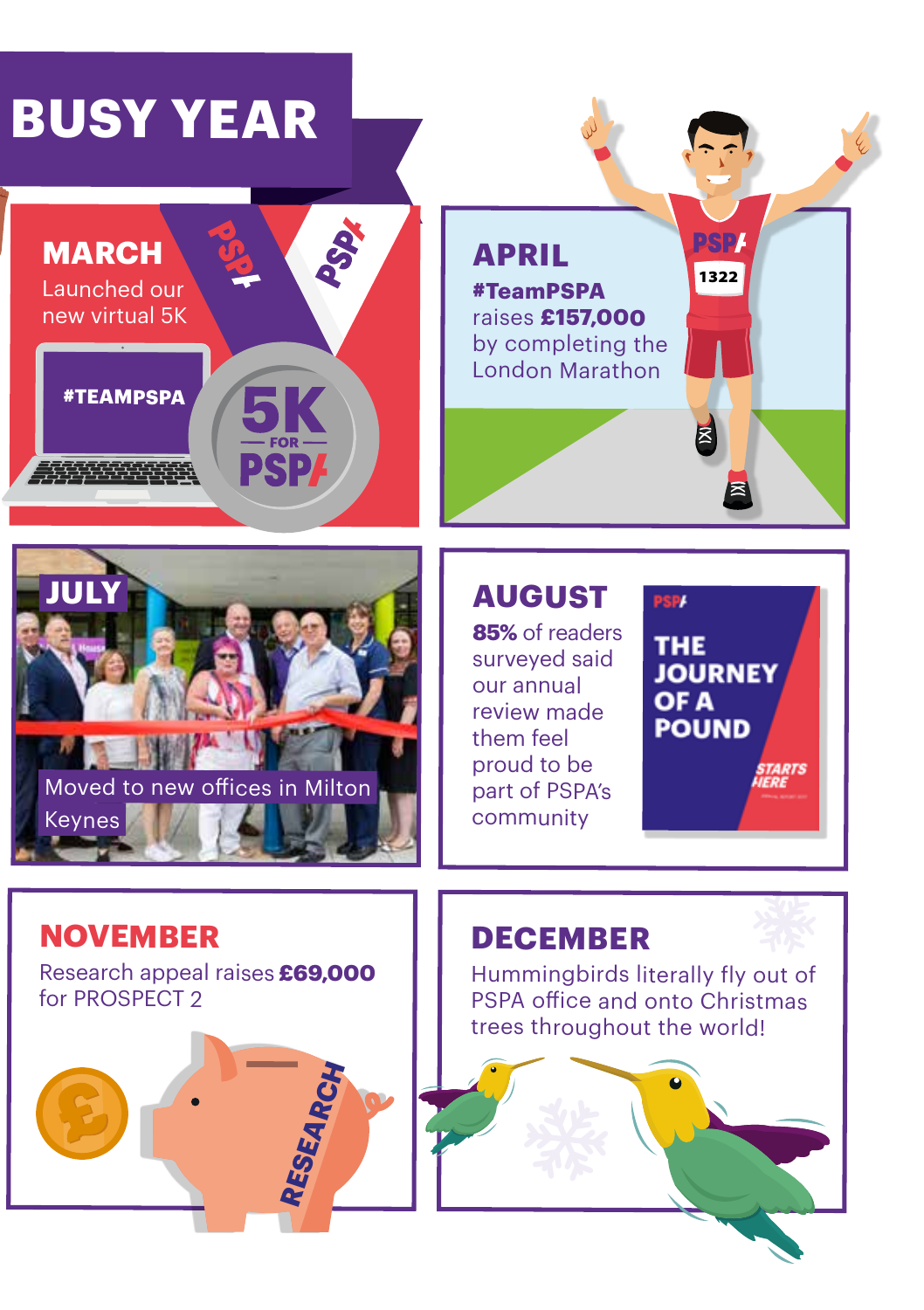## **2018 – THE YEAR OF MORE**

The year 2018 marked a huge shift for PSPA. It was the year we organised the largest ever international gathering of leading neurologists and researchers for a conference on PSP & CBD. It was the year we unveiled a new brand – one focused on action and achieving more for people living with both devastating conditions. And it was the year we launched the first ever Professionals' Guide to CBD.

For PSPA, 2018 was the year of more. We raised £1.66 million in 2018 compared to £1.18 million in 2017. We supported more people living with PSP & CBD, families and carers than ever before. We achieved the largest number of health and social care professionals at our annual Study Day. And, finally, we made our largest ever investment in research.

**THESE ACHIEVEMENTS PROVIDE A SOLID FOUNDATION FOR OUR 2019 GOALS.**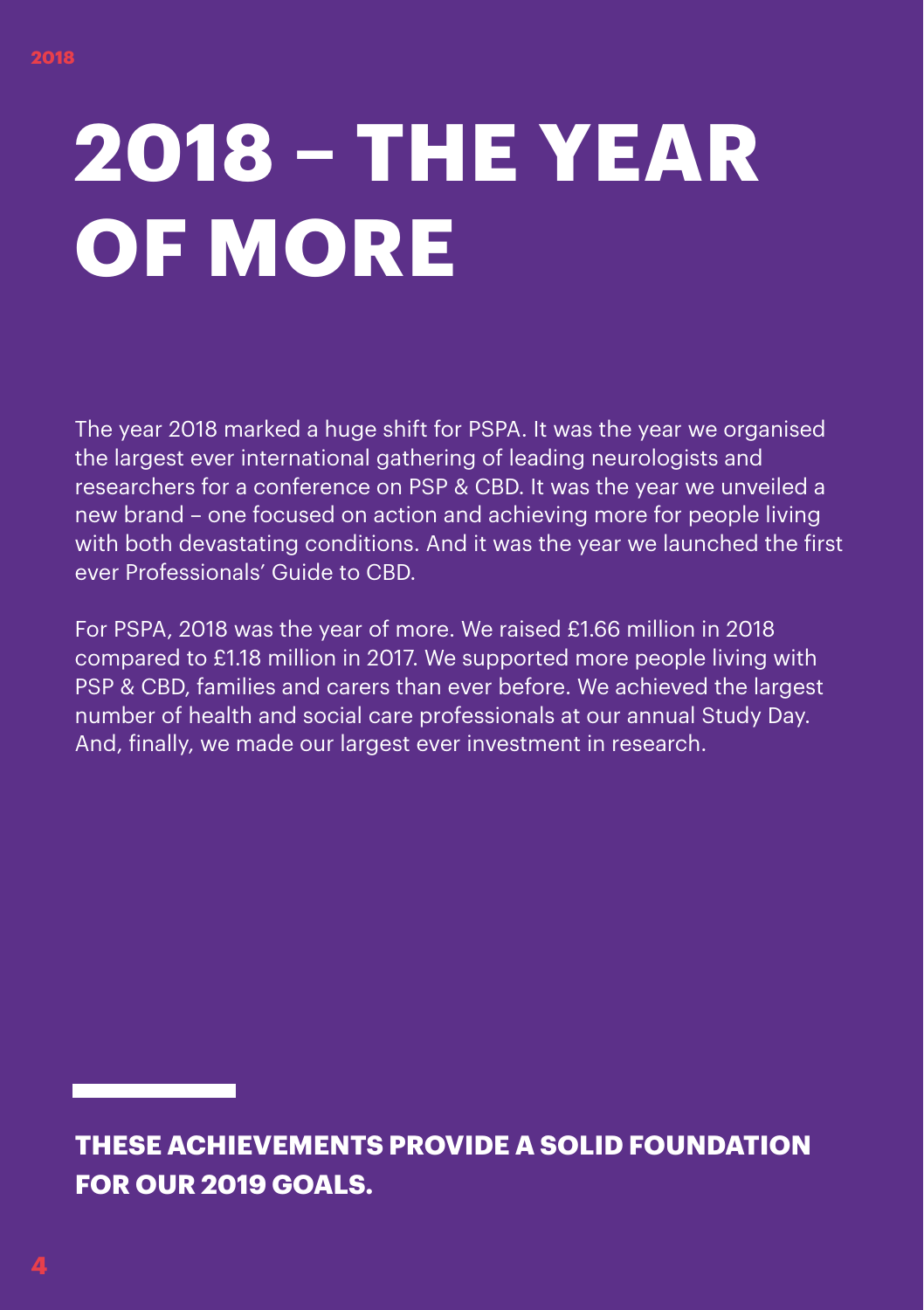### **OUR YEAR IN NUMBERS**

Supported **5,100** people of which **2,000** were directly affected by PSP & CBD

Helpline handled over **5,500** calls and emails

## **£516,000**

invested in research including **£333,000** in direct research grants

**900**

active members of our online forum, HealthUnlocked, which is an 11% increase

**300** health & social care professionals attended our Study Day

## **200**

neurologists and researchers from 18 countries attended our International Symposium **2018**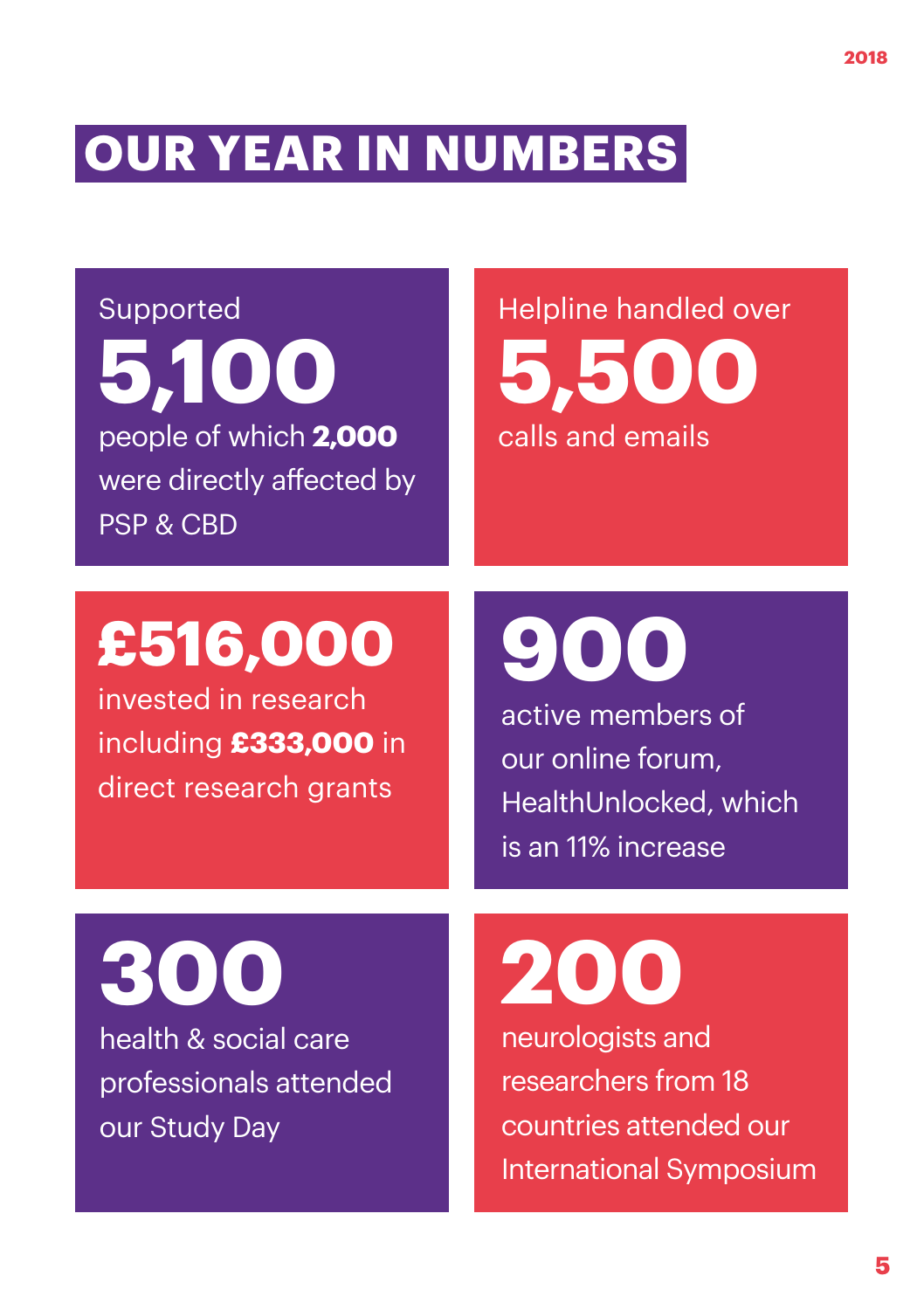## **INTERNATIONAL SYMPOSIU ON PSP & CBD**

Over two days, 220 leading scientists and researchers travelled from 18 countries for our International Symposium on PSP & CBD, jointly held with CurePSP. The event covered the latest research, from the basic biology of tau to immunotherapy trials, from PSP & CBD brain banks to patient registries, from imaging and fluid markers to genetics.

Clinicians and researchers attending the event were united by a common aim; to better understand the complexities of PSP & CBD and to provide better clinical care to people living with both conditions.

#### **ATTRACTING YOUNG MINDS**

Young researchers who will be tomorrow's leading research figures were also in attendance, with 40 early career investigators presenting their work at the poster presentation sessions.



Opening the event was John Steele, who along with Dr Richardson first described and recognised PSP as a condition 55 years ago. John told the room full of PSP & CBD researchers: "I believe we can now find the cure. That is my optimism and your challenge. Solve this mystery of the last 50 years."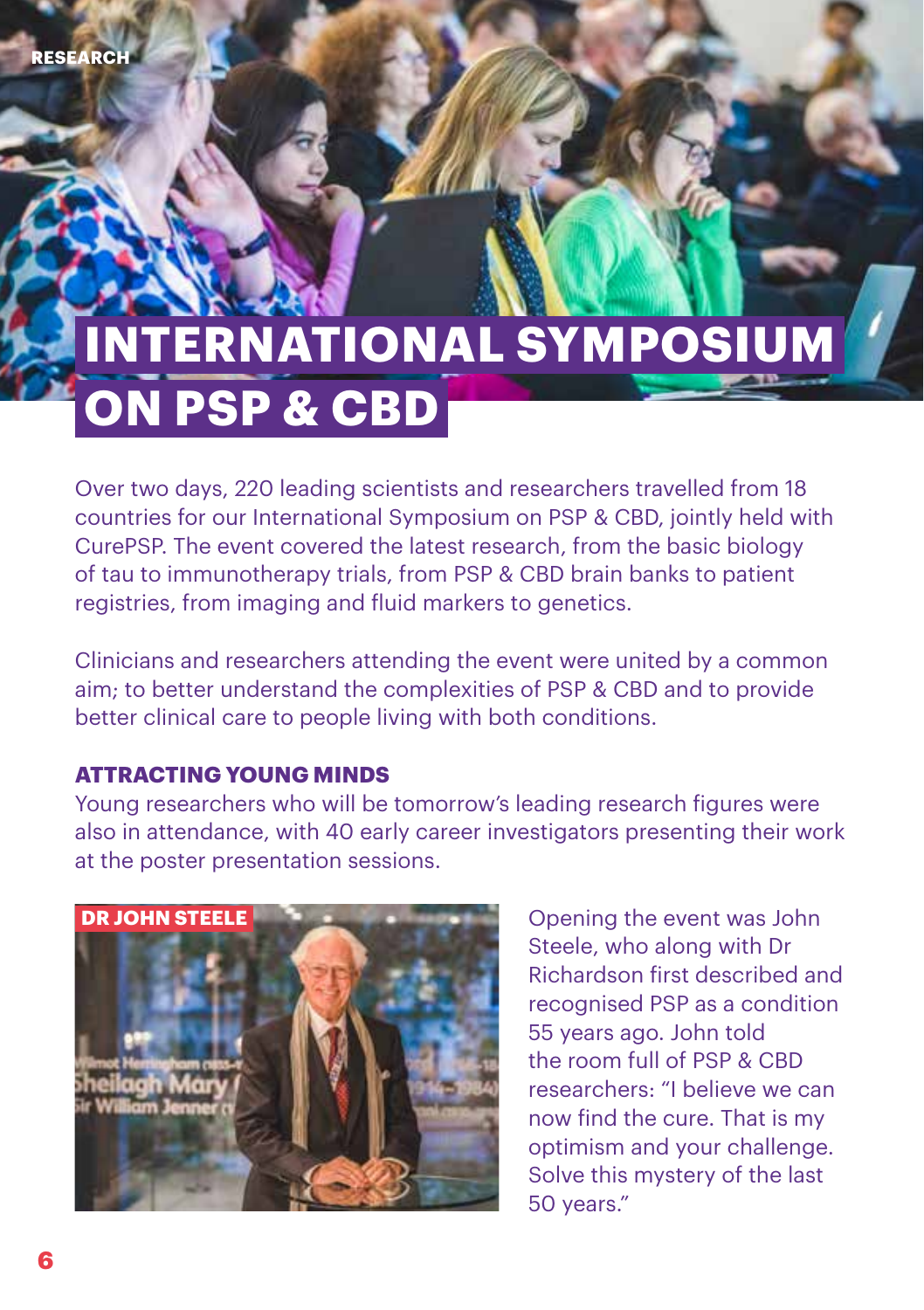### **PROSPECT 2**

Our PROSPECT study is a world first for PSP & CBD, and has created a network of specialist centres of excellence across the UK. So far over 400 people living with PSP & CBD have participated in the study. Many have been involved in the study for three years, providing us with a huge amount of clinical information that is contributing to our understanding of how both diseases develop, and how we can use that knowledge to inform future clinical trials.

In 2018, we agreed to continue to help fund this ground-breaking work for the next five years to enable researchers to:

- Expand recruitment to create the world's largest PSP & CBD cohort.
- Improve diagnosis by discovering diagnostic markers of PSP & CBD.
- Better understand the progression of PSP & CBD to help to define new treatments.
- Support upcoming clinical trials and ultimately accelerate the discovery of future treatments.

#### **CLINICAL TRIALS**

We continued to support the current Biogen tau-antibody clinical trial in the recruitment of people with PSP. We have also held discussions with pharmaceutical companies including UCB and AbbVie on potential future studies.

#### **SARA KOE CLINICAL FELLOWSHIPS**

Our Sara Koe Clinical Research Fellow, Dr Ed Jabbari, published the results of his work in the journal *Annals of Neurology*. He set out to understand why some people with PSP experience faster progression than others. His work offers a significant contribution towards neurologists being able to give families a more accurate prognosis.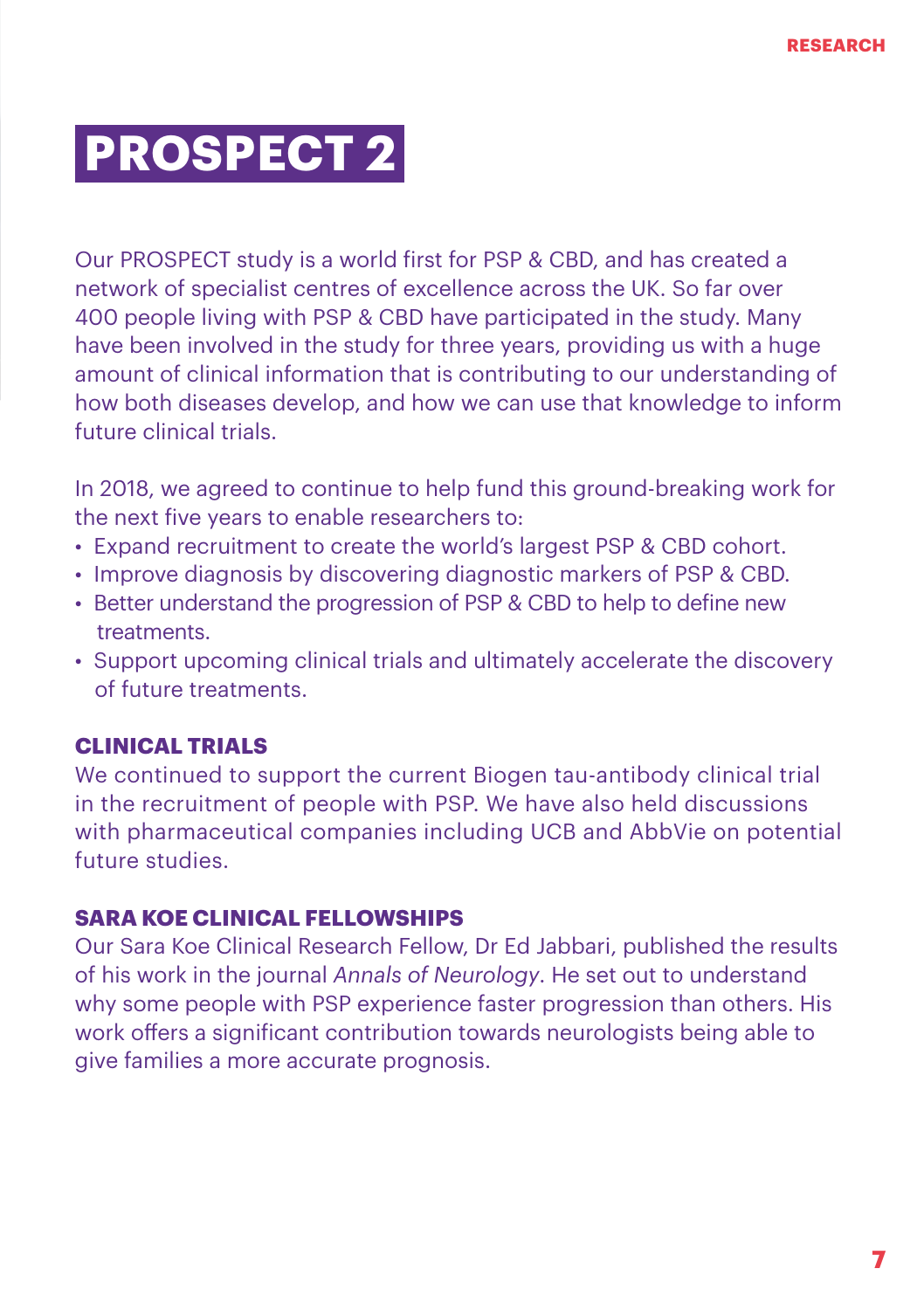

One of our greatest challenges is raising awareness, with around half of people misdiagnosed initially, and many health professionals unaware of PSP & CBD. To face these challenges, we set a target to build a strong brand that unites and brings together everyone affected by PSP & CBD.

We secured the free services of leading branding consultancy, Brandpie, and, following a year of preparation and consultation, in September we launched our new identity.

Our new brand will help us bring more attention to PSP & CBD, secure better care and invest more in research. Alongside the new brand, we updated our website, dramatically improving the site's functionality and content.

#### **BUILDING OUR SOCIAL PRESENCE 8,010 Facebook likes 3,350 Twitter followers**

Our engagement and follower numbers increased across both social platforms. During 2018, we increasingly used the platforms to raise awareness and educate, with week-long social campaigns for Carer's Week, Volunteer's Week, and a focus on research and CBD.

#### **PSP MATTERS**

We relaunched *PSP Matters*, with a new format. The content of the magazine has been redeveloped and now every edition features an interview with a prominent researcher or neurologist, and an informational article from a health and social care professional. The magazine continues to receive positive reviews from readers.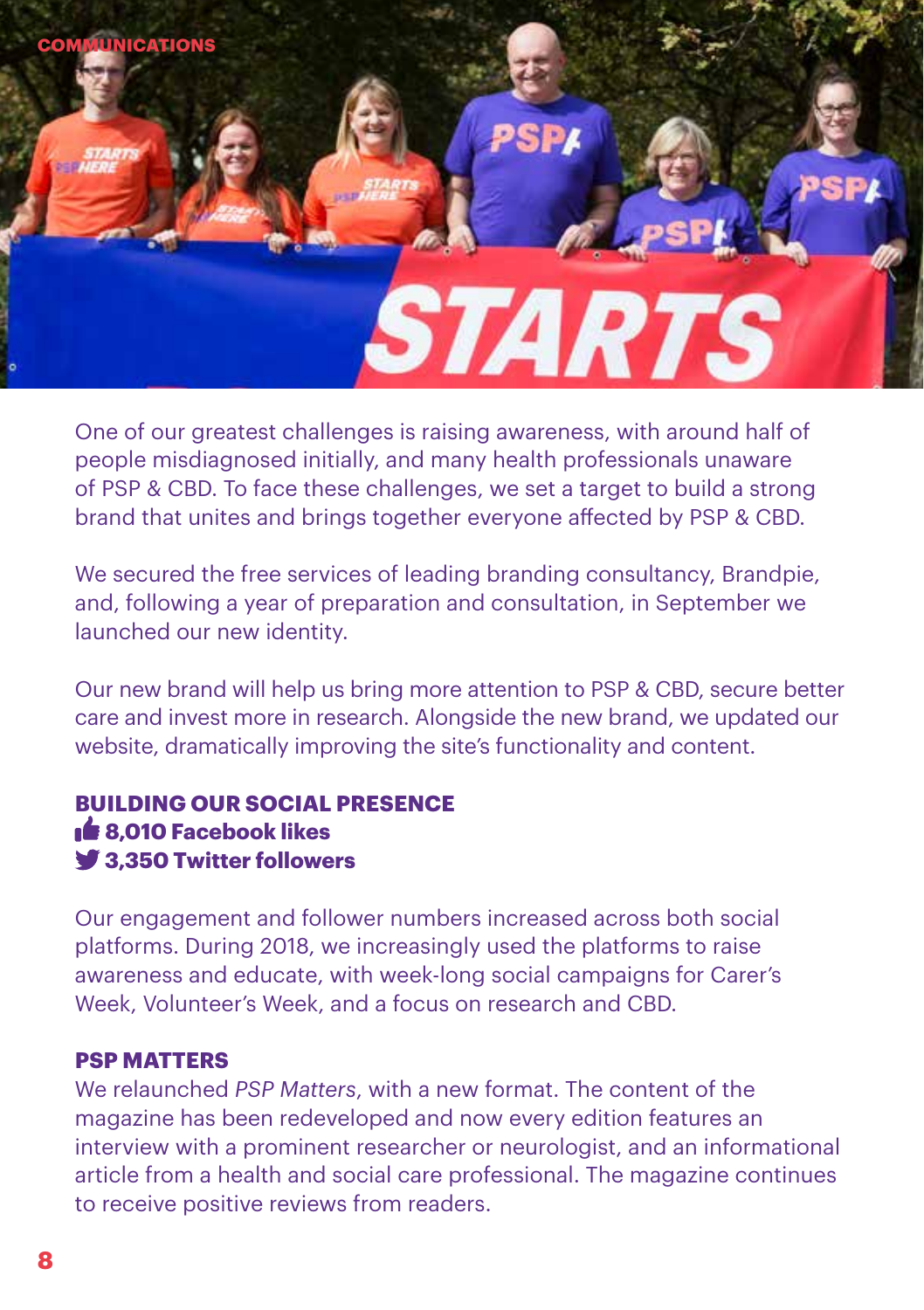## **EXPANSION OF LOCAL GROUPS**

During 2018, our local group network expanded, with the creation of three new groups in Lincolnshire, West Sussex and the Isle of Wight.

#### **EXPANSION OF EDUCATION VOLUNTEERS**

Education Volunteers more than doubled in 2018 to 11. These volunteers provide an education service to health and social care professionals, and over the next few years will form a significant part of our battle to raise awareness of PSP & CBD.

The volunteers ran 27 events in the year, attended by 308 healthcare professionals. We want to increase their numbers in the coming year as we become more ambitious in our plans to spread awareness of these conditions.

#### **£25,000 FUNDING TO MAKE AN IMPACT**

We secured £25,000 of funding from The Masonic Charitable Foundation to 'make an impact' in Northumbria. We recruited an Engagement Officer on a twelve month contract in September. The purpose of the role is to act as a hub for the PSP & CBD community in the region. The role is a pilot that if successful, we will roll out in other areas, subject to securing funding.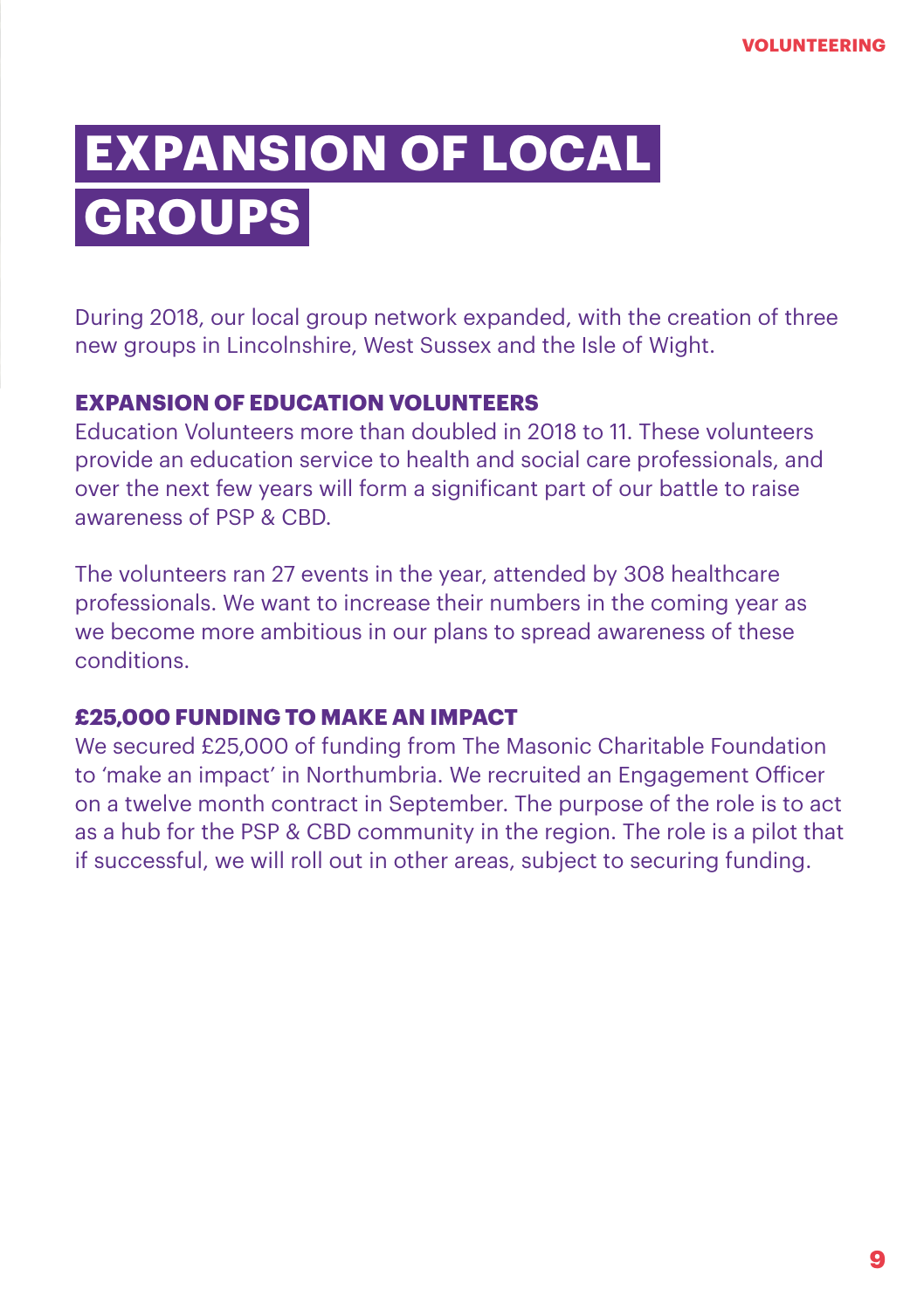

**5,100** people affected by PSP & CBD supported



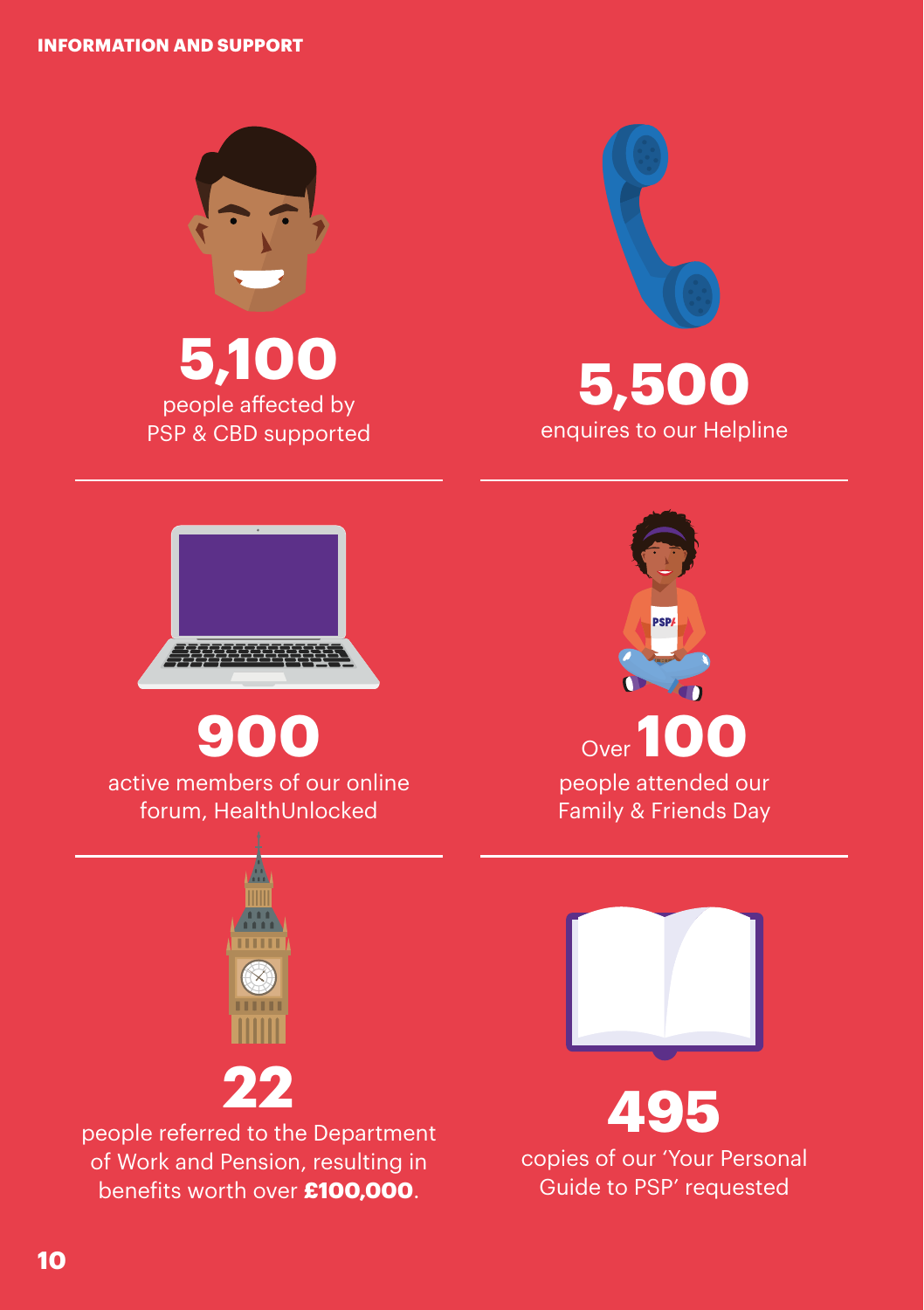## **DOING MORE FOR PEOPLE WITH CBD**

Thanks to generous sponsorship from CBD Solutions we launched the first ever *A Professionals' Guide to Corticobasal Degeneration* at our Study Day event last October.

This new care pathway provides an overview of the standards of care people with CBD, their carers and family members should expect. It will be complemented by an on-line interactive resource and up-to-date framework that will be able to launched in 2019.

#### **MORE THAN 300 OF THE GUIDES HAVE SO FAR BEEN REQUESTED.**

#### **EDUCATING HEALTHCARE PROFESSIONALS**

Our annual Study Day attracted over 300 health professionals including consultants, GPs, physiotherapists, PD Nurses, speech and language therapists, social workers and commissioners.

1,800 health & social care professionals were educated by PSPA staff and education volunteers at other events throughout the year. Over 200 healthcare professionals, including nursing home staff, requested copies of our Professional Information Packs.

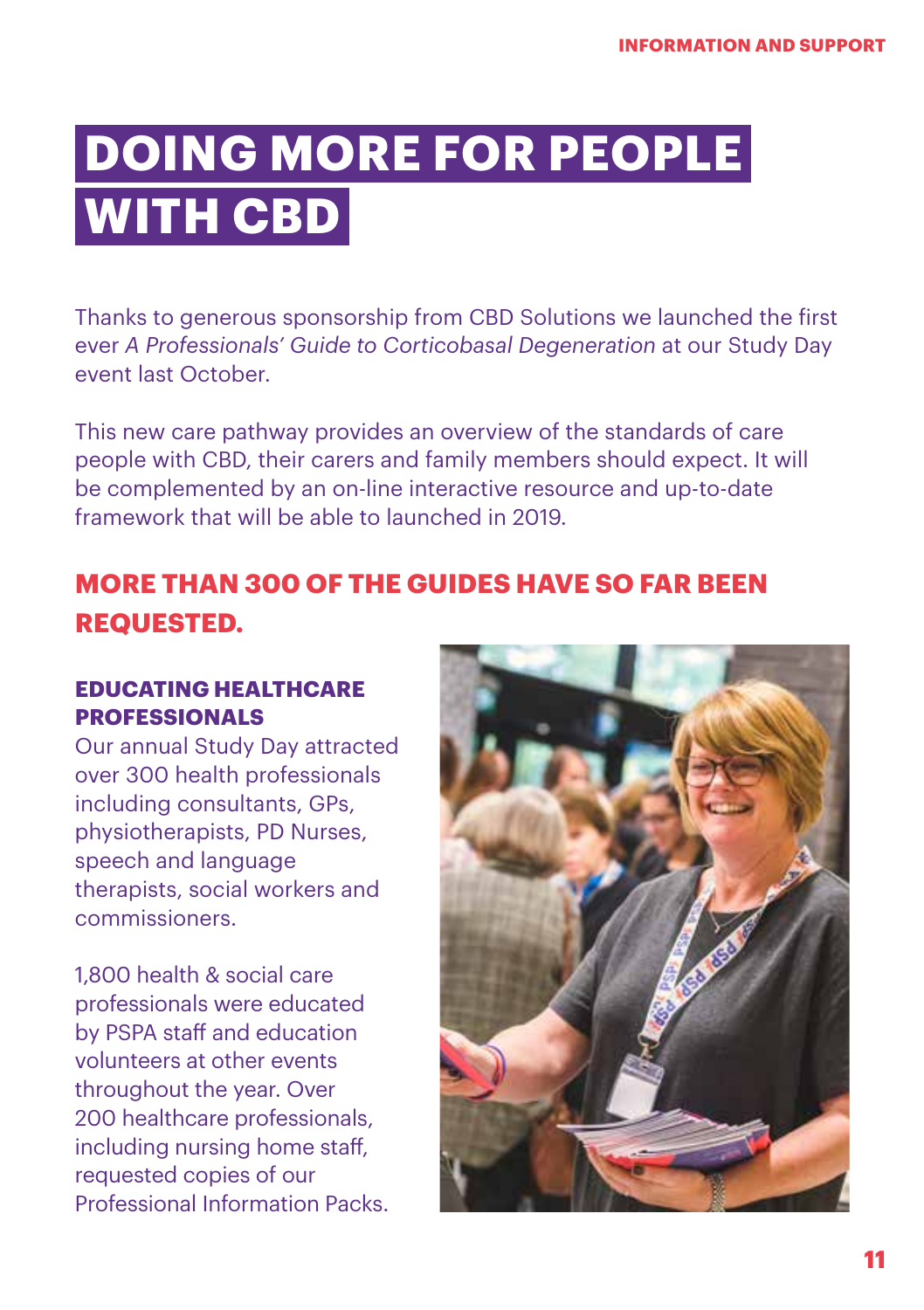











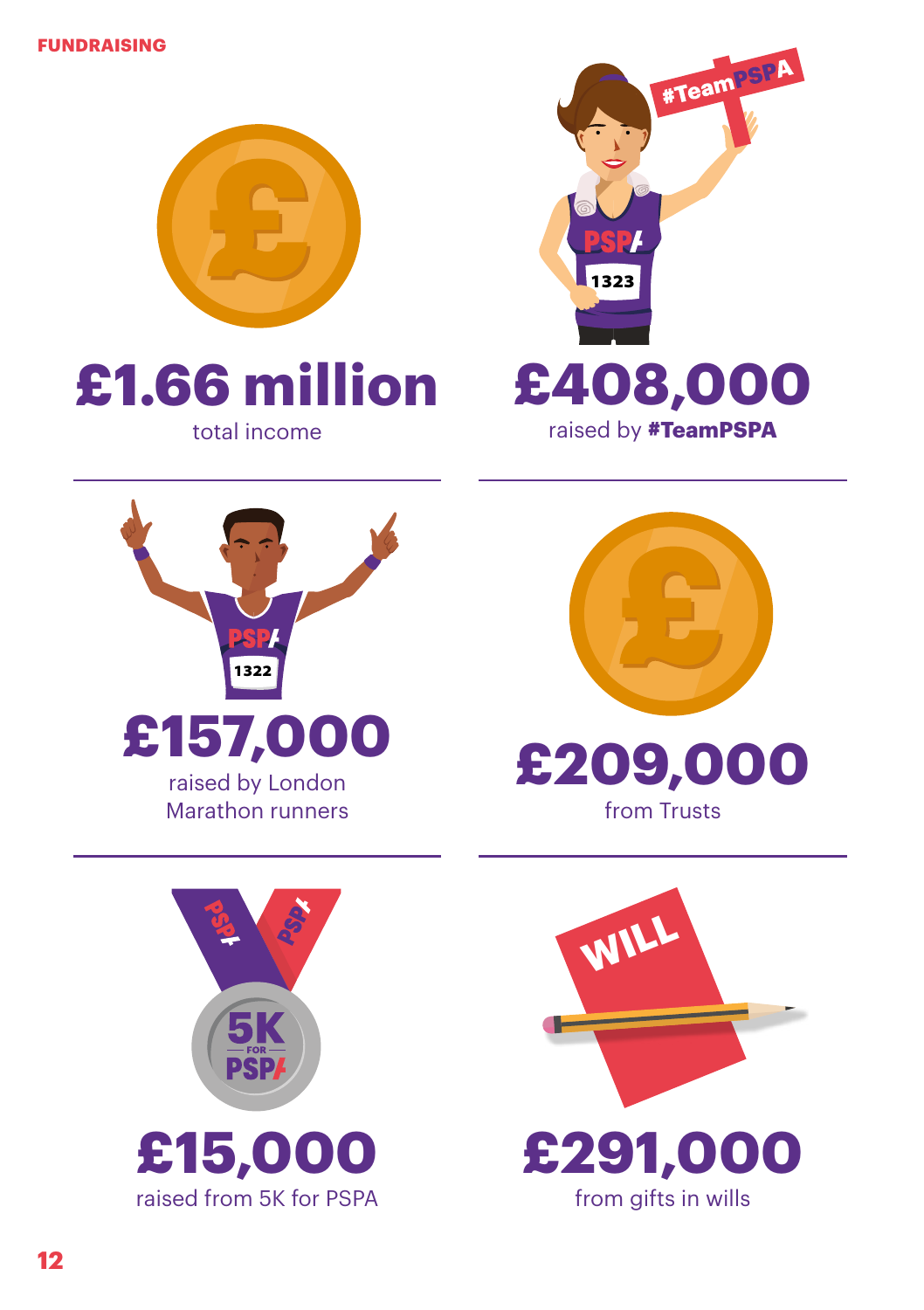As a direct result of increased engagement in 2018 we achieved our best fundraising results since the charity was founded in 1994, ending the year with a total income of £1,66m.

T

Our PSP & CBD community gets stronger every year, and, in turn enables us to be stronger in the fight against both devastating conditions. In 2018, record levels of fundraisers challenged themselves by running, walking, riding, skipping or jumping.

From babies to pensioners, our amazing supporters generously gave up their time to organise fundraising events, concerts, plays, tea-parties, cake bakes and golf competitions.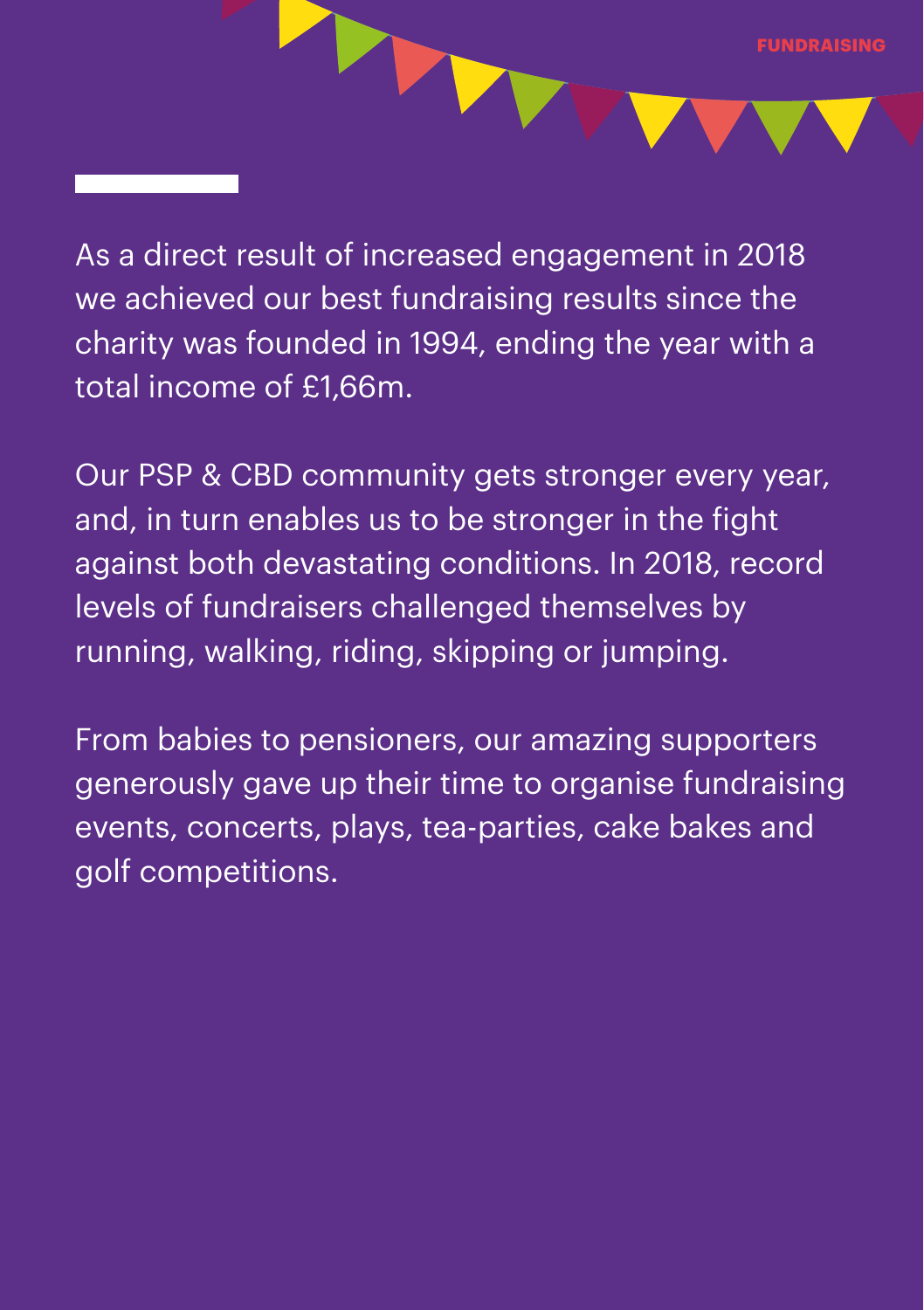

#### **OUR FIRST VIRTUAL EVENT**

In 2018, we introduced a new virtual fundraiser, 5K for PSPA. Our new event proved to be the perfect opportunity for family and friends to get together. Across the country thousands walked, ran or were pushed through parks, roads and towns, raising £15,000 for PSPA.

#### **SUPPORTERS CAME OUT IN FORCE TO SUPPORT PROSPECT 2**

Our direct mail appeal aimed to raise funds to invest in the second stage of PROSPECT. The appeal exceeded expectations and raised £69,000. Thank you.

We are extremely grateful to all who took part in events to fundraise, donate or volunteer in support of PSPA. It is thanks to them we are able to continue to support people living with and affected by PSP & CBD and fund vital research.

**"I DON'T KNOW WHEN A CURE FOR PSP WILL BE FOUND. WHAT I DO KNOW IS, IF THIS HORRIBLE ILLNESS IS GOING TO BE BEATEN, IT WILL ONLY BE THROUGH PEOPLE RAISING MONEY AND VOLUNTEERING." MICHAEL SHEPHERD**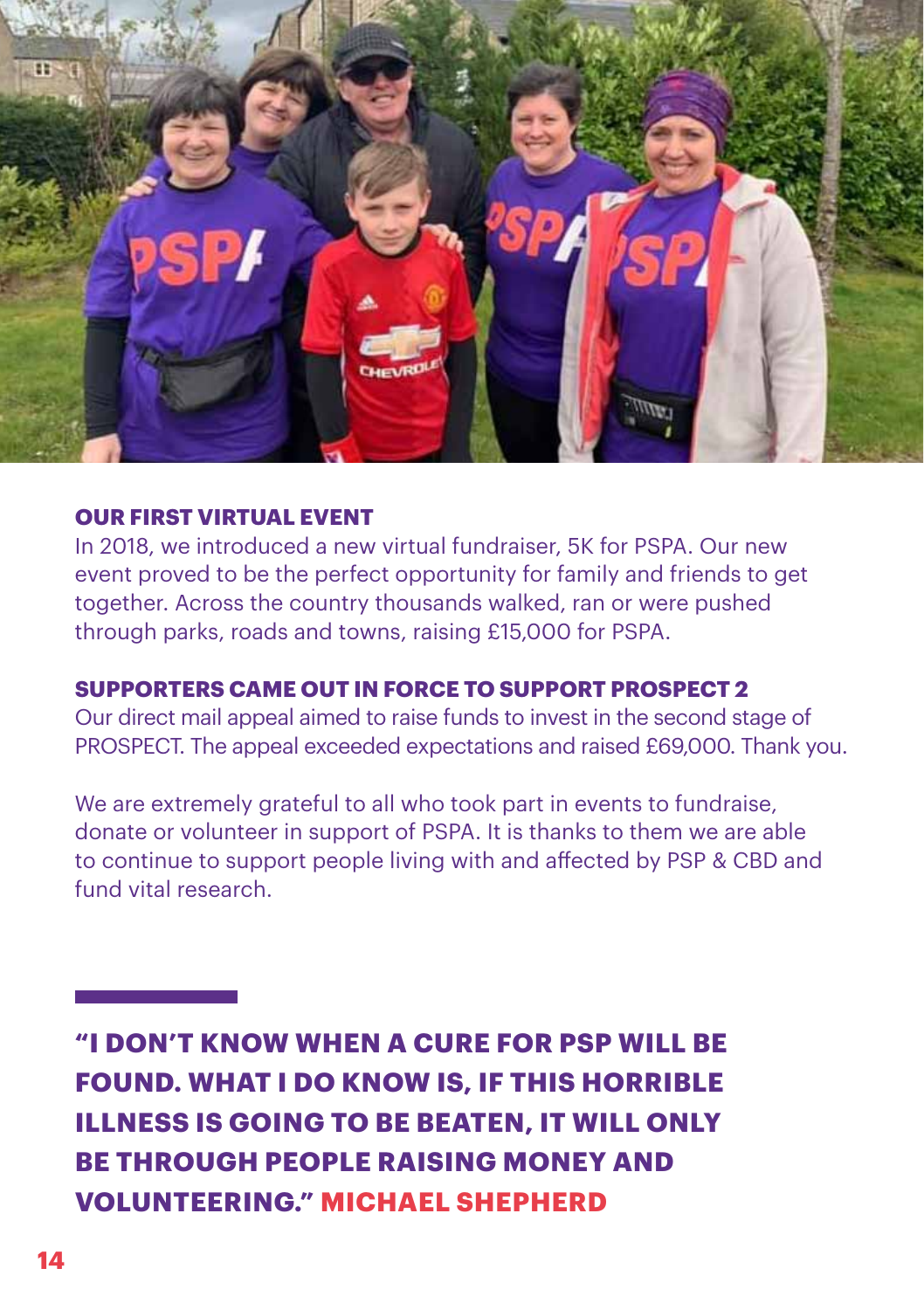### **FINANCIAL REVIEW**

#### **£1.66M TOTAL INCOME**



#### **HOW WE SPENT THE POUNDS YOU RAISED**